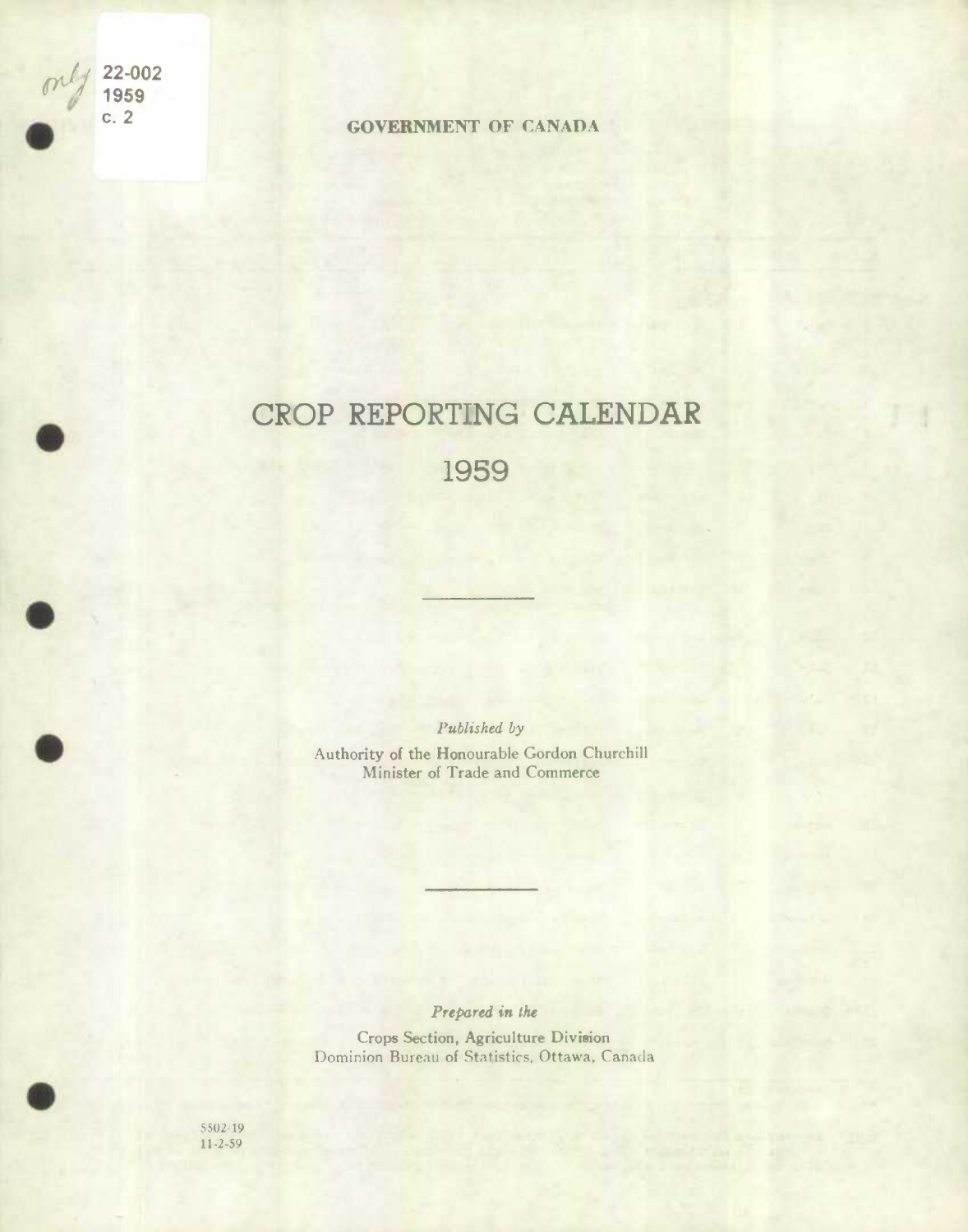## CROP REPORTI

Note: The dates of issue and subject matter of regularly scheduled field crop reports to be released by the Agriculture Division of the Dominion Bureau of **Statistics during 1959** are listed below. All reports are issued at 3 p.m. E.S.T. or E,D.S.T. when in force.

| No.               | Date          |                | Day.             | Title                                                                                                                         |
|-------------------|---------------|----------------|------------------|-------------------------------------------------------------------------------------------------------------------------------|
|                   | 1959          |                |                  |                                                                                                                               |
| 1                 | March         | 11             | Wednesday        | Revised Estimate of Value of 1957 Field Crops; Preliminary Estimate<br>of Value of 1958 Field Crops.                          |
| $\overline{2}$    | March         | 18             | Wednesday        | Intended Acreage of Principal Field Crops.                                                                                    |
| 3                 | April         | 17             | Friday           | Stocks of Grain at March 31.                                                                                                  |
|                   | May           | 6              | Wednesday        | Telegraphic Crop Report - Canada.                                                                                             |
| 5 <sub>1</sub>    | May           | 13             | Wednesday        | Telegraphic Crop Report - Prairie Provinces.                                                                                  |
| 6                 | May           | 20             | Wednesday        | Telegraphic Crop Report - Canada.                                                                                             |
| 7                 | May           | 27             | Wednesday        | Telegraphic Crop Report - Prairie Provinces.                                                                                  |
| 8                 | June          | 10             | Wednesday        | Telegraphic Crop Report - Canada.                                                                                             |
| 9                 | June          | 11             | Thursday         | Progress of Seeding; Winterkilling and Spring Condition of Winter<br>Wheat, Fall Rye, Tame Hay and Pasture; Rates of Seeding. |
| 10                | June          | $24^{2}$       | Wednesday        | Telegraphic Crop Report - Canada.                                                                                             |
| 11                | July          | $\mathbf{3}$   | Friday           | Telegraphic Crop Report - Prairie Provinces.                                                                                  |
| $12 \overline{ }$ | July          | 8              | Wednesday        | Telegraphic Crop Report - Canada.                                                                                             |
| 13                | July          | 15             | Wednesday        | Telegraphic Crop Report - Prairie Provinces.                                                                                  |
| $14*$             | July          | 28             | Tuesday          | Preliminary Estimate of Crop and Summerfallow Acreages.                                                                       |
| 15                | July          | $29^{1}$       | Wednesday        | Telegraphic Crop Report - Canada.                                                                                             |
| 16                | <b>August</b> | 12             | Wednesday        | Telegraphic Crop Report - Canada.                                                                                             |
| 17                | August        | 19             | Wednesday        | Stocks of Grain at July 31.                                                                                                   |
| 18                | August        | 28             | Friday           | August Forecast of Production of Principal Field Crops.                                                                       |
| 19                | September     | $\overline{2}$ | Wednesday        | Telegraphic Crop Report - Canada.                                                                                             |
| 20                | September     | 16             | Wednesday        | Telegraphic Crop Report - Canada.                                                                                             |
| 21                | October       | $\overline{2}$ | Friday           | September Forecast of Production of Principal Field Crops.                                                                    |
| $22**$            | October       |                | (date uncertain) | Progress of Harvesting in the Prairie Provinces.                                                                              |
| $23 -$            | November      |                | (date uncertain) | November Estimate of Production of Principal Field Crops. Area and<br>Condition of Fall-Sown Crops.                           |

*\** Tentative date.

\*\* Will be issued only if a **significant proportion** of **the grain crop remains unharvested** in **October.** 

NOTE: In response to numerous requests every effort will be made to issue an advance report on acreage seeded to major crops in the Prairie Provinces. If circumstances permit, this report will be released as a supplement to one of the telegraphic crop reports early in July.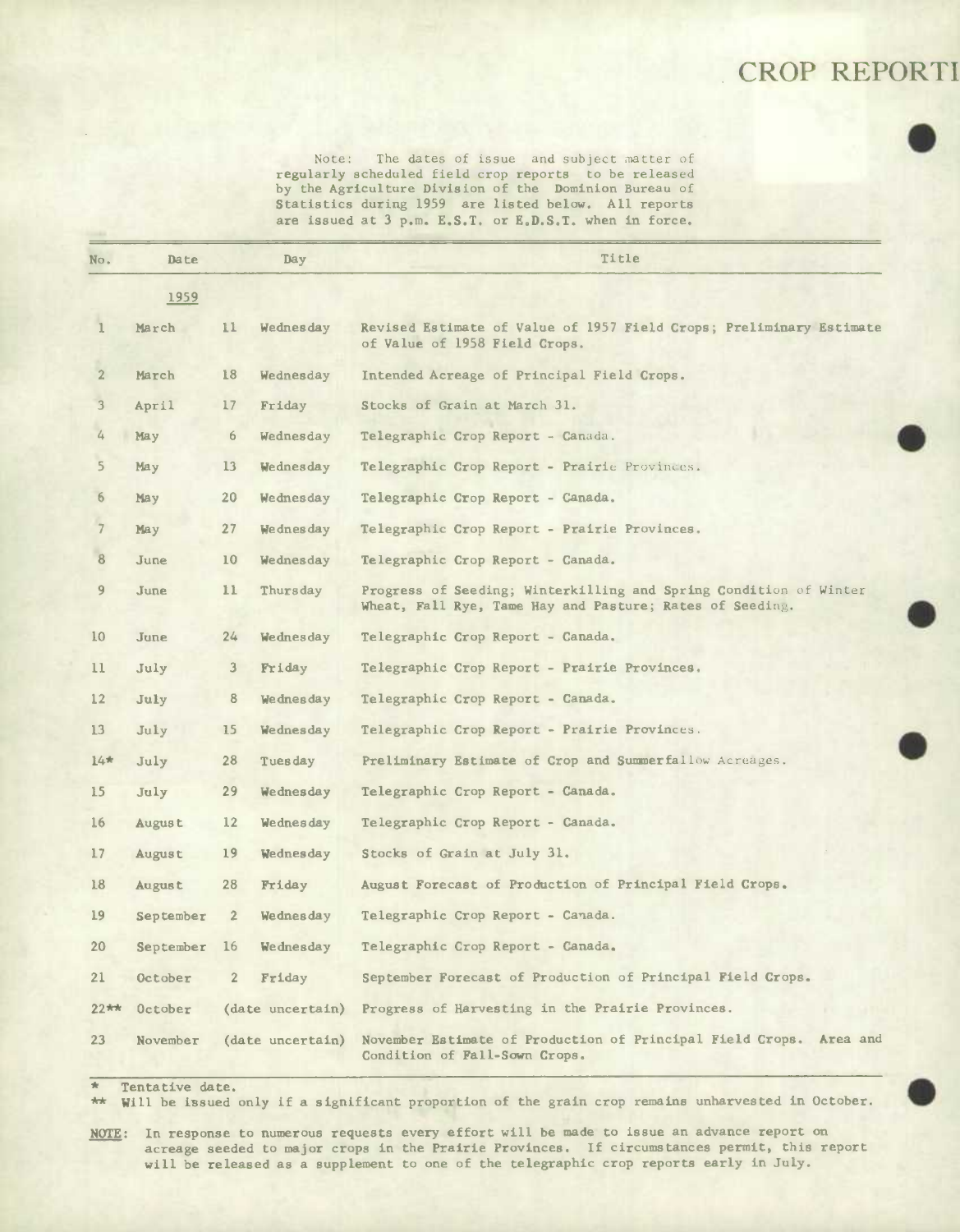## **NG CALENDAR**

**n** 

|           |  | JANUARY |  |                                              |  |
|-----------|--|---------|--|----------------------------------------------|--|
|           |  |         |  | S M T W T F S                                |  |
|           |  |         |  | 123                                          |  |
|           |  |         |  | 4 5 6 7 8 9 10                               |  |
|           |  |         |  | 11 12 13 14 15 16 17                         |  |
| $\bullet$ |  |         |  |                                              |  |
|           |  |         |  | 18 19 20 21 22 23 24<br>25 26 27 28 29 30 31 |  |

|  |                      | APRIL |           |  |
|--|----------------------|-------|-----------|--|
|  |                      |       | M T W T F |  |
|  |                      |       | 1234      |  |
|  | 5 6 7 8 9 10 11      |       |           |  |
|  |                      |       |           |  |
|  | 19 20 21 22 23 24 25 |       |           |  |
|  | 26 27 28 29 30       |       |           |  |

|  |   | JULY                 |   |  |
|--|---|----------------------|---|--|
|  | M | T W T                | F |  |
|  |   |                      |   |  |
|  |   | 5 6 7 19 10 11       |   |  |
|  |   | 12 13 14 15 16 17 18 |   |  |
|  |   | 19 20 21 22 23 24 25 |   |  |
|  |   | 26 27 28 29 30 31    |   |  |

|  | OCTOBER   |  |                      |    |
|--|-----------|--|----------------------|----|
|  | M T W T F |  |                      | S. |
|  |           |  |                      |    |
|  |           |  | 4 5 6 7 8 9 10       |    |
|  |           |  | 11 12 13 14 15 16 17 |    |
|  |           |  | 18 19 20 21 22 23 24 |    |
|  |           |  | 25 26 27 28 29 30 31 |    |

|  | <b>FEBRUARY</b> |                      |  |
|--|-----------------|----------------------|--|
|  |                 | S M T W T F S        |  |
|  |                 | 1234567              |  |
|  |                 | 8 9 10 11 12 13 14   |  |
|  |                 | 15 16 17 18 19 20 21 |  |
|  |                 | 22 23 24 25 26 27 28 |  |
|  |                 |                      |  |

| 7  |          | 1234567              |  |  |
|----|----------|----------------------|--|--|
| 14 |          | 8 9 10 11 12 13 14   |  |  |
| 21 |          | 15 16 17 18 19 20 21 |  |  |
| 28 |          | 22 23 24 25 26 27 28 |  |  |
|    | 29 30 31 |                      |  |  |
|    |          |                      |  |  |

|   | MAY |  |                       |  |        |   |  |  |  |
|---|-----|--|-----------------------|--|--------|---|--|--|--|
| S |     |  | M T W T F             |  |        | S |  |  |  |
|   |     |  |                       |  | $1\,2$ |   |  |  |  |
|   |     |  | 3 4 5 美 7 8 9         |  |        |   |  |  |  |
|   |     |  | 10 11 12 33 14 15 16  |  |        |   |  |  |  |
|   |     |  | 17 18 19 20 21 22 23  |  |        |   |  |  |  |
|   |     |  | 2/1 25 26 27 28 29 30 |  |        |   |  |  |  |

|  | <b>AUGUST</b> |  |  |
|--|---------------|--|--|
|  |               |  |  |

|                     | S M T W T F S                                               |
|---------------------|-------------------------------------------------------------|
|                     | ш                                                           |
| 2 3 4 5 6 7 8       |                                                             |
| 9 10 11 12 13 14 15 |                                                             |
|                     | 16 17 18 12 20 21 22                                        |
|                     | $\frac{23}{20}$ $\frac{24}{31}$ 25 26 27 $\frac{25}{25}$ 29 |
|                     |                                                             |

**NOVEMBER** 

|       |  | S M T W T F S        |  |
|-------|--|----------------------|--|
|       |  | 1234567              |  |
|       |  | 8 9 10 11 12 13 14   |  |
|       |  | 15 16 17 18 19 20 21 |  |
|       |  | 22 23 24 25 26 27 28 |  |
| 29 30 |  |                      |  |

|   |          | <b>JUNE</b>          |  |  |
|---|----------|----------------------|--|--|
| S | M.       | TWTFS                |  |  |
|   |          | 123456               |  |  |
|   |          | 7 8 9 10 12 13       |  |  |
|   |          | 14 15 16 17 18 19 20 |  |  |
|   |          | 21 22 23 24 25 26 27 |  |  |
|   | 28 29 30 |                      |  |  |

**MARCH SM TWT F S** 

## **SEPTEMBER**

|             | __________           |  |  |
|-------------|----------------------|--|--|
|             | S M T W T F S        |  |  |
|             | 1 辈 3 4 5            |  |  |
|             | 6 7 8 9 10 11 12     |  |  |
|             | 13 14 15 16 17 18 19 |  |  |
|             | 20 21 22 23 24 25 26 |  |  |
| 27 28 29 30 |                      |  |  |

|  | DECEMBER             |  |  |
|--|----------------------|--|--|
|  | M T W T F            |  |  |
|  | 12345                |  |  |
|  | 6 7 8 9 10 11 12     |  |  |
|  | 13 14 15 16 17 18 19 |  |  |
|  | 20 21 22 23 24 25 26 |  |  |
|  | 27 28 29 30 31       |  |  |